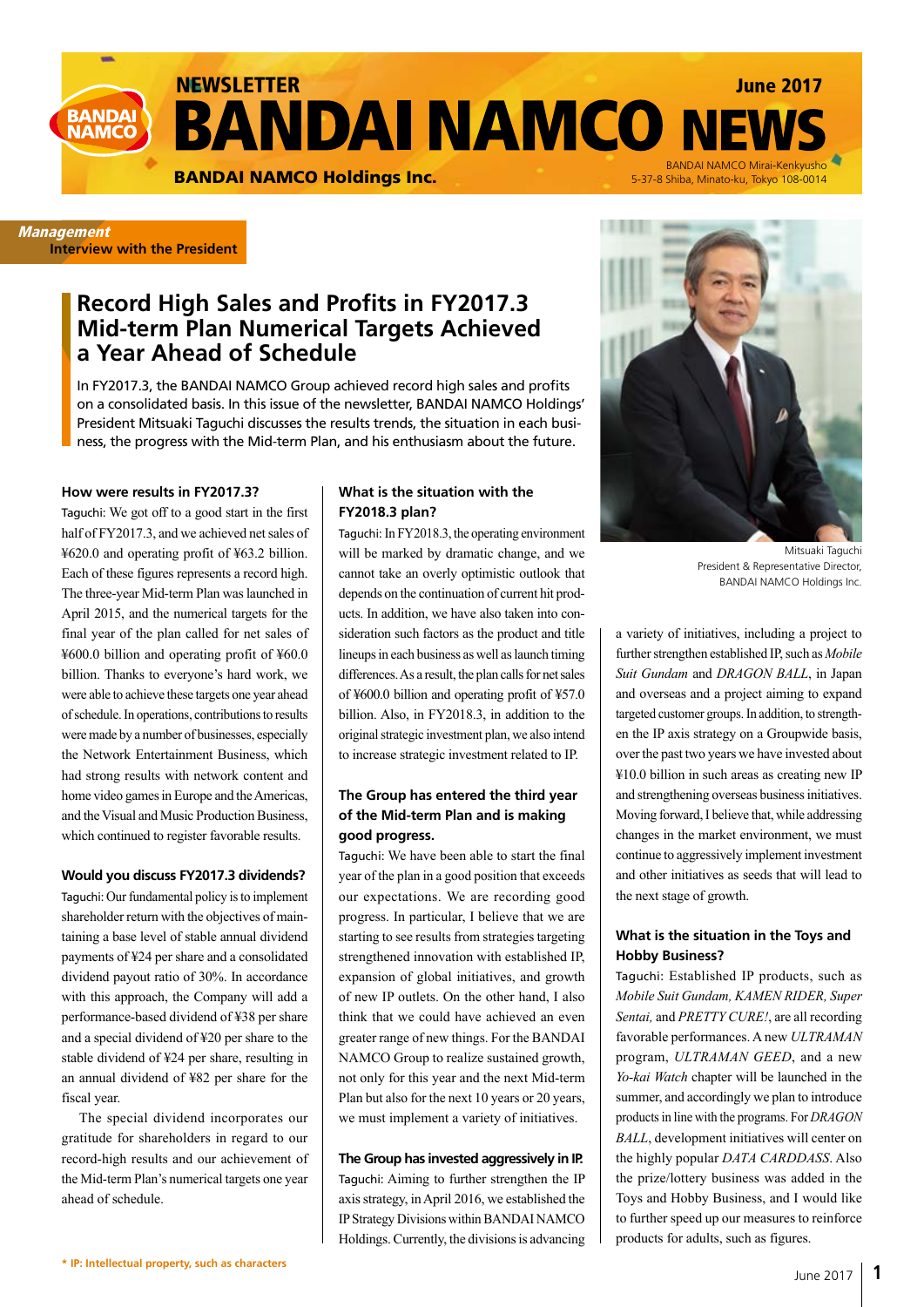## **Comprehensive facility for** *Gundam* **plastic models, actual-size** *Gundam* **statue, and large-scale VR facility**

#### **How is the Toys and Hobby Business doing overseas?**

Taguchi: In Asia, *Gundam* plastic models are popular, and collectible products for adult customers are also recording solid results. Moving forward, in accordance with the strategy of simultaneously conducting business activities in Japan and Asia, we will aim to expand IP and areas and to implement detailed initiatives. In the U.S., the *Power Rangers* theatrical version was released at the end of March, and in the first week of its release it recorded the second highest level of box office revenues. The release of the theatrical version is expanding to Europe and Asia. Furthermore, in home video games and network content in Europe and the Americas, *DRAGON BALL* has proved to be highly popular in local markets, and we also plan to release Toys and Hobby products, such as card games and figures.

### **This summer, the Group will open a comprehensive facility for** *Gundam* **plastic models.**

Taguchi: At DiverCity Tokyo Plaza, a multi-use facility in a waterfront area, we will open *THE GUNDAM BASE TOKYO*, a comprehensive facility that will bring together *Gundam* plastic models in a single venue for the first time in Japan. Also, this fall, in the same location, we plan to exhibit an actual-size *Unicorn Gundam* statue, which has been eagerly awaited by fans.

In these ways, we will transmit information about *Gundam*, including not only *Gundam* plastic models but also the *Gundam* IP itself, in Japan and overseas.

## **What is the status of the Network Entertainment Business?**

Taguchi: In network content, *DRAGON BALL Z DOKKAN BATTLE* has recorded more than 150 million worldwide downloads and remains highly popular. In addition, favorable results are being recorded by titles utilizing *ONE PIECE Treasure Cruise*, which are also being rolled out worldwide, and by titles utilizing *NARUTO*, which are available in Asia. In Japan, *THE IDOLM@STER CINDERELLA GIRLS* is highly popular. In each region, core titles have earned stable popularity. In particular, I believe that there is a potential for further growth overseas, and accordingly in FY2018.3, we will continue to aggressively take on the challenge of launching strategic titles and expanding the areas for popular titles.

### **What is the situation with home video games?**

Taguchi: In FY2017.3, extremely strong results were registered by *DARK SOULS III*, which was launched in April 2016 and has reached cumulative worldwide shipments of 4.8 million units, and by *DRAGON BALL XENOVERSE 2*, which was launched in November 2016 and

has recorded cumulative worldwide shipments of more than 2 million units. In FY2018.3, we have high expectations for *Tekken7*, which was launched in June. This title has been eagerly awaited by fans around the world, and we will do our best to meet their expectations. Furthermore, we also plan to launch *ACE COMBAT 7 SKIES UNKNOWN*, the latest title in the *ACE COMBAT* series. Drawing on the latest technologies, each of these titles offers superb expression and world-settings, including VR compatibility, and I am confident that customers will get great enjoyment from them. In addition, we will also aggressively launch titles for new platforms, such as the PSVR and Nintendo Switch.

## **What is the situation in the Amusement business?**

Taguchi: In amusement machines, which faced difficult conditions in FY2016.3, we were able to return to profitability in FY2017.3 due to a wide range of initiatives, including steady rollouts of popular series and increases in efficiency. Also, as one of our new ventures, we are developing machines for casinos in cooperation with an overseas gaming product development company. The first product will be a *PAC-MAN* video slot machine, and we will subsequently move forward with the development of the second and third products while tracking market trends.

In amusement facilities, we will not simply continue to develop the same type of facility. Rather, I think we should draw on the Group's wide-ranging know-how to take on the challenge of new business formats. We recently opened

*TONDEMI*, a next-generation indoor athletic center, at the AEON MALL Makuhari New City. Interest in sports is increasing in Japan, and this initiative is a test case for plans for a new facility. In facilities and other areas, the IP axis strategy is not limited to the simple commercialization of IP. Accordingly, we will strive to meet expectations for the proposal of new entertainment possibilities and new entertainment environments.

## **Results under Current Mid-term Plan** \* FY2018.3 = Plan as of May 2017





## **Operating Profit**



**2** BANDAI NAMCO NEWS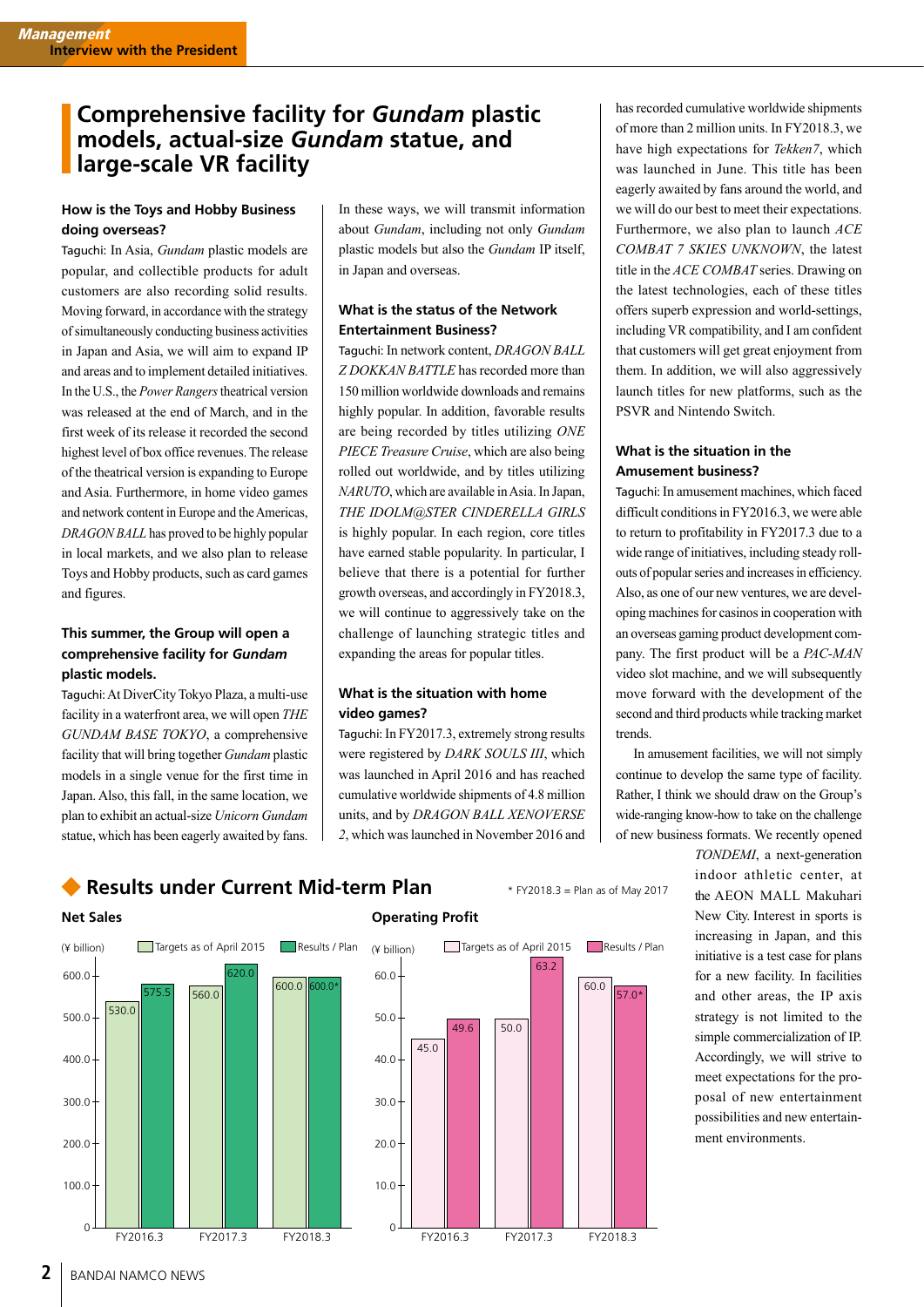### **The Group plans to open a large-scale VR facility in Shinjuku, Tokyo.**

Taguchi: This summer, we will open one of the country's largest VR comprehensive entertainment facilities, which will have a total floor space of approximately 3,630 square meters. This facility will offer more than the type of VR in which customers wear goggles to enjoy the VR functionality. We also plan to offer a wide range of other activities as well as eating and drinking. I believe that this project will

leverage the Group's entertainment know-how and become an entirely new type of facility. Moving forward, the Network Entertainment Business will work to create new businesses and develop new customers, without limiting its efforts to existing businesses. In addition to VR, these initiatives will include new services drawing on artificial intelligence technologies and new services integrating the real world and networks.

# **To provide dreams, fun, and inspiration to people around the world, we will continue to take on the challenges of the times**

## **What are the conditions in the Visual and Music Production Business?**

Taguchi: The *Love Live!* series continues to record favorable results. In FY2017.3, *Love Live! School idol project* was extended with the launch of *Love Live! Sunshine.* In addition to previous fans, the series is also earning support from new fans, and has been highly evaluated. Furthermore, the theatrical version of *GIRLS und PANZER*, which was released in November 2015, became a long-running hit that was in theaters for more than a year. This IP remains highly popular. Also, in the past year we took steps to lay the foundation for the continued success of *Mobile Suit Gundam* by launching titles for each target customer group.

In FY2018.3, we plan to implement new initiatives, such as the second phase animation of *Love Live! Sunshine* and the OVA final chapter for *GIRLS und PANZER*. As we strive to continually foster innovation in key IP, we will take steps to build a balanced IP portfolio, including the *Space Battleship Yamato 2202* series and an animation based on *IDOLiSH7*, which originated from an in-house game application.

## **The Group is also focusing on IP production.**

Taguchi: We are also strengthening live events and fan club sites, which enable us to communicate the worlds of IP directly to fans. To build a foundation for further expanding live events,

we are also devoting resources to sponsoring live events and holding live viewings overseas. In addition, we have moved forward with overseas initiatives in the area of global distribution of Japan's animation songs. To that end, a number of companies involved with animation songs, including Group companies Lantis Co., Ltd. and SUNRISE Music Publishing Co., Ltd. as well as such other companies as FlyingDog, Inc. and KADOKAWA CORPORATION, have established a new company, ANiUTA Co.,Ltd., which has already commenced flat-rate streaming services for animation songs. Moving forward, we will strive to communicate the appeal of animation songs and to nurture fans in Japan and overseas.

## **What are the Group's ambitions for this fiscal year?**

Taguchi: FY2018.3 will be the final year of the Mid-term Plan, and I think that as we approach the start of the next Mid-term Plan, we need to ensure that the IP axis strategy is linked to sustainable business. In addition, we have identified issues where we need to step up our efforts, such as creating new IP with high frequency and ensuring the sustainability of overseas businesses. As we formulate the next Mid-term Plan, we need to securely reinforce our footing.

For the next Mid-term Plan, we have discussed our vision for the BANDAI NAMCO Group in 10 years. These discussions reached



the conclusion that even in 10 years, there will be no change to our stance as a company that centers its operations on the IP axis strategy and provides "Dreams, Fun and Inspiration" to people around the world. Targeting the realization of this long-term vision, what do we need to do over the next three years? How should we arrange our IP strategy and outlet strategy in response to the changing times? These are the fundamental questions that we will need to address in formulating the next Mid-term Plan.

### **Do you have a message for shareholders?**

Taguchi: In FY2017.3, we were able to record good results thanks to everyone's hard work. However, we still face challenges. That is why our employees are not content with the status quo and continue working to create a corporate culture that encourages everyone to continually take on challenges with a sense of urgency. I believe that we must be the type of company that continually takes on challenges. This refers not to the challenges posed by others, but rather to taking on the challenges of the times. We need to become the type of company that can respond to the ideas of fans, children, and other people around the world by leveraging the trends of the times to rapidly create new entertainment. I would like to ask for your continued support in the future.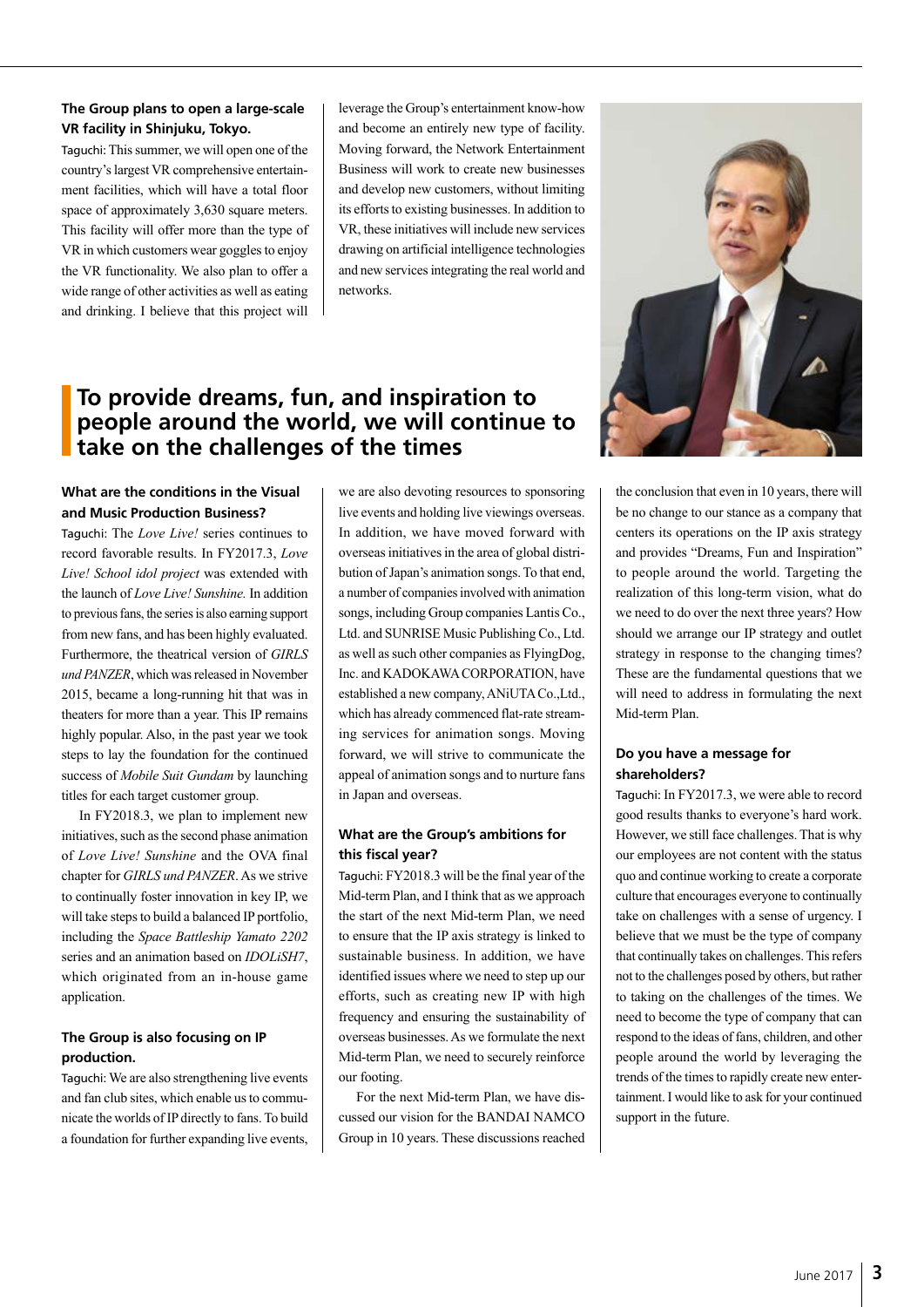## **Aiming to strengthen the IP axis strategy, our biggest asset, and build a new business in Japan and overseas**

The Network Entertainment SBU, which is rolling out a variety of outlets for IP, is recording favorable results in Japan and overseas with network content and home video games. In this issue of the newsletter, BANDAI NAMCO Entertainment Inc.'s President Satoshi Oshita discusses the situation in the final year of the Mid-term Plan as well as future ambitions.

## **Would you discuss the situation in the Network Content business, which is recording favoratble results?**

Oshita: In FY2017.3, core titles demonstrated their strong market positions in Japan and overseas, including *DRAGON BALL Z DOKKAN BATTLE*, for which worldwide downloads surpassed 150 million, and *THE IDOLM@STER CINDERELLA GIRLS STARLIGHT STAGE*. In FY2018.3, we will continue to carefully develop core titles, with game play and operation that leverage abundant lineups of IP assets and their world-settings. In network content, accompanying rapid market expansion, we still have considerable potential for growth, especially overseas. At the same time, our markets undergo rapid change, and accordingly we must always work with a sense of urgency and speed. In China, where we have been implementing full-scale business development initiatives since FY2016.3, our business operations are making favorable progress. Moving forward, we will continue working to achieve further business growth, not only in Japan but also overseas.

## **Home video games are showing good results.**

Oshita: In FY2017.3, titles such as *DARK SOULS III* and *DRAGON BALL XENOVERSE* 

*2* recorded especially strong results in Europe and the Americas and made a contribution to our performance. One of the BANDAI NAMCO Group's strengths is the fact that we sell these types of titles backed by strong IP as well as popular titles from other companies that have entrusted us with sales due to our strong overseas distribution network.

In FY2018.3, we will implement worldwide roll-outs of major titles based on in-house IP — *Tekken 7* (on sale from June) and *Ace Combat 7* (planned to be launched in 2018). We have leveraged our technical development capabilities so that both of these products feature clear graphics and high degrees of realism, so please look forward to their launch.

Despite the fact that they are played on different devices, home video games and network content are similar in the sense that they are both purchased by game fans. Moving forward, I would like us to work to expand our overseas business as we address the expectations of fans around the world who are eagerly awaiting games from BANDAI NAMCO. On the other hand, the term "overseas" encompasses a wide range of countries and regions with differences in preferences regarding devices, IP, and games. Accordingly, I think we need to carefully consider the distinctive characteristics of each region and focus our initiatives.

## **What is the situation in the Amusement Facility business?**

Oshita: In arcade game machines, conditions were difficult in FY2016.3, and this business recorded a loss, but we have reevaluated our systems and product lineups. In FY2017.3, we got off to a new start with a streamlined system and increased efficiency. As a result, the business was able to return to profitability.

From this year, in addition to conventional arcade game machines, we will utilize VR and will commence full-scale initiatives in gaming machines for casinos. I am confident that we are already an industry leader in terms of VR-related know-how. This summer we plan to open *VR ZONE SHINJUKU*, an entertainment facility using VR technologies, in Shinjuku, Tokyo. From April to October 2016, in Odaiba, Tokyo, we opened the *VR ZONE Project i Can* on a limited-time basis. Leveraging the knowhow cultivated through that initiative, BANDAI NAMCO Entertainment Inc., BANDAI NAMCO Studio Inc., and NAMCO LIMITED are now working together with preparations to offer an unrivaled VR experience at the new facility. Please look forward to this opening.

In regard to gaming machines, we will start to introduce products this summer, centered on North America and starting with Las Vegas. First, we plan to roll out *PAC-MAN VIDEO SLOT WILD EDITION*, which is gaming content that we developed jointly with Ainsworth Game Technology Limited, a leading developer of gaming machines that is based on Australia. In addition, in arcade game machines, in cooperation with NAMCO, we will move forward with proposals of new products that leverage new approaches.



*DRAGON BALL Z DOKKAN BATTLE*, a smartphone game application



*Tekken 7* home video game



*VR ZONE SHINJUKU,* a VR entertainment facility

©バードスタジオ/集英社・フジテレビ・東映アニメーション ©BANDAI NAMCO Entertainment Inc. ©CAPCOM U.S.A., INC. ALL RIGHTS RESERVED. TEKKEN™7 & ©BANDAI NAMCO Entertainment Inc.